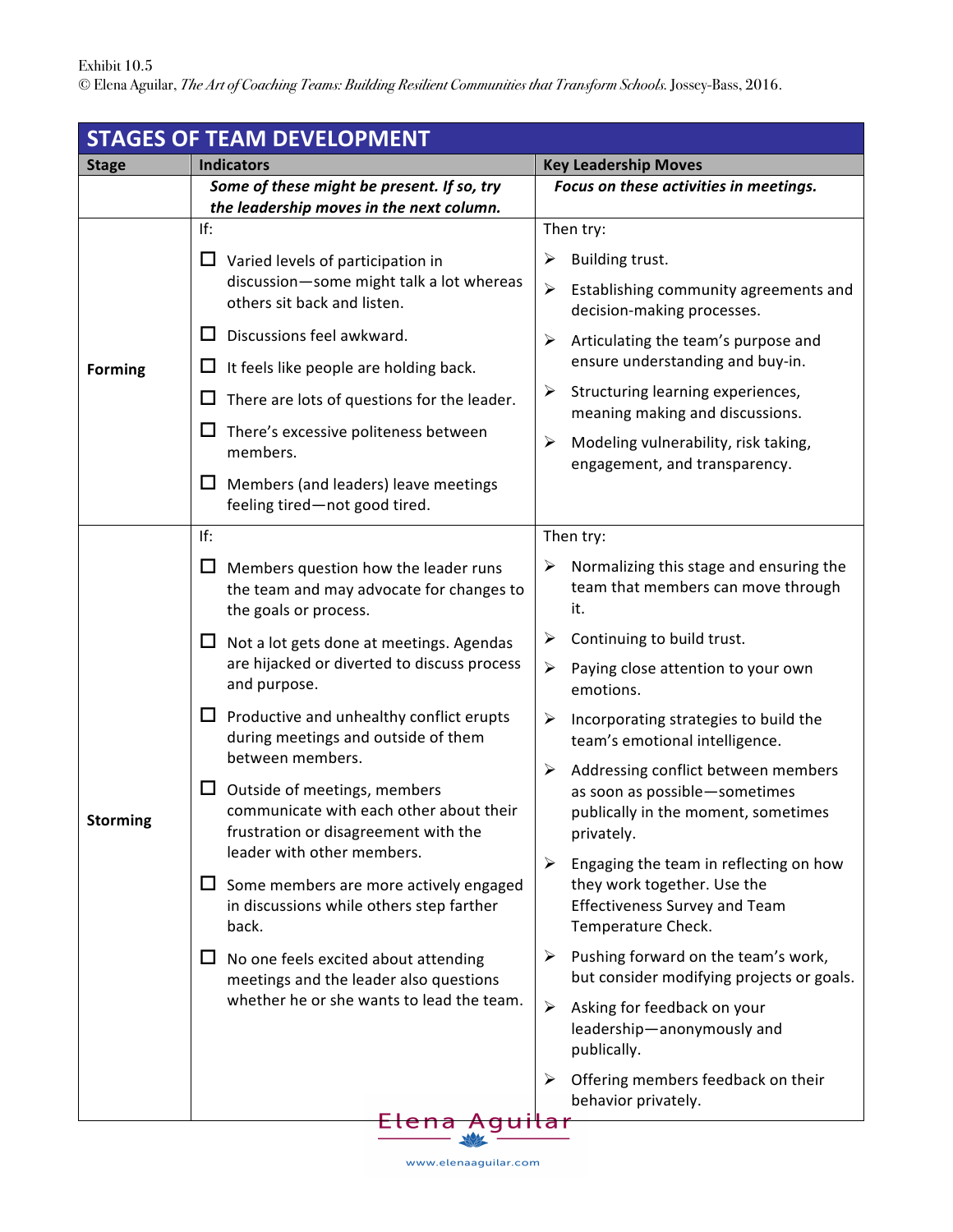Exhibit 10.5

© Elena Aguilar, *The Art of Coaching Teams: Building Resilient Communities that Transform Schools.* Jossey-Bass, 2016.

|                |        |                                                                                                                                           | $\blacktriangleright$ | Structuring opportunities for members<br>to give each other feedback. Use the<br>team feedback process.<br>Highlighting moments of success,<br>especially those indicating that the team<br>is moving out of storming. |
|----------------|--------|-------------------------------------------------------------------------------------------------------------------------------------------|-----------------------|------------------------------------------------------------------------------------------------------------------------------------------------------------------------------------------------------------------------|
|                |        |                                                                                                                                           | ➤                     | Acknowledging organizational<br>conditions that might contribute to<br>storming.                                                                                                                                       |
|                | If:    |                                                                                                                                           | Then try:             |                                                                                                                                                                                                                        |
| <b>Norming</b> | ப<br>ப | There is more laughter in meetings.<br>Members seem to like each other, they<br>appreciate each other, and<br>communication feels easier. | ➤                     | Starting to build the capacity of leaders<br>within the team: Identify team members<br>who have the skills to take on leadership<br>roles. Give them leadership tasks.                                                 |
|                | ப      | Members push back on each other's ideas,<br>and this leads to deeper understanding.                                                       | ➤                     | Structuring opportunities for productive<br>conflict-encourage the exchange of<br>ideas.                                                                                                                               |
|                | Ш      | Feedback is offered in the moment and is<br>received with appreciation.                                                                   | ➤                     | Participating in some of the team's<br>discussions and activities as a colleague.                                                                                                                                      |
|                | ப      | Norms and structures to support norms                                                                                                     | ➤                     | Giving the team more challenging tasks.                                                                                                                                                                                |
|                |        | (e.g., a process observer) are less often<br>used.                                                                                        | ➤                     | Modeling your vulnerability and<br>transparency and inviting others to do                                                                                                                                              |
|                | ப      | Members know what they're doing<br>together as a team and why they're doing<br>it.                                                        |                       | SO.                                                                                                                                                                                                                    |
|                | ப      | The leader participates in some of the<br>activities as a colleague and during others<br>plays a directive leadership role.               |                       |                                                                                                                                                                                                                        |
|                | If:    |                                                                                                                                           |                       | Then try:                                                                                                                                                                                                              |
| Performing     | ப      | A lot gets done and members feel proud of<br>their work and learning together.                                                            | ➤                     | Continuing to distribute leadership and<br>hand over elements of team facilitation<br>to members.                                                                                                                      |
|                | ப      | The work done independently and<br>collaboratively is high quality.                                                                       | ➤                     | Acknowledging all the indicators that<br>the team is at a performing level.                                                                                                                                            |
|                | LI     | There's obvious warmth between<br>members, laughter, and appreciations.                                                                   | ➤                     | Paying attention to changes in<br>organizational conditions that might                                                                                                                                                 |
|                | ப      | Members take risks and make mistakes<br>and clearly see their areas for growth                                                            | ➤                     | affect your team.<br>Continuing to encouraging healthy                                                                                                                                                                 |
|                | ப      | (both individually and as team).<br>Discussions can be lively and heated, but<br>members don't take it personally.                        |                       | conflict and promoting even deeper<br>levels of engagement and learning.                                                                                                                                               |



www.elenaaguilar.com